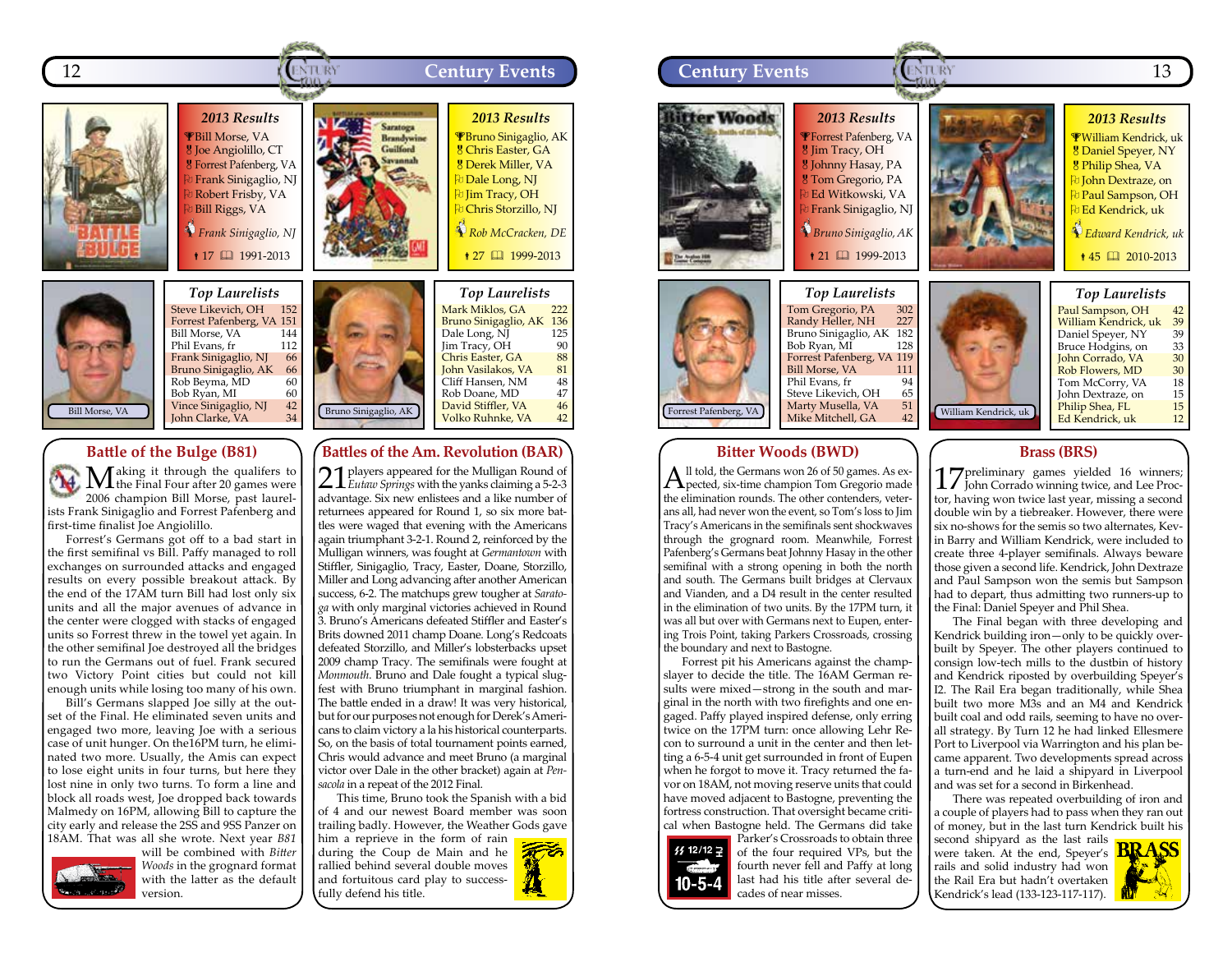



*Top Laurelists* Don Greenwood, MD 388 Nels Thompson, NY 324 Andrew Cummins, uk 276<br>Michael Kave, MD 221 Michael Kaye, MD Marvin Birnbaum, NY 211 Alan Applebaum, MA 204<br>Jim Doughan, PA 187 Jim Doughan, PA 187 Jim Eliason, IA .<br>Bryan Eshleman, NC 169<br>Mark Gutfreund, KY 163 Mark Gutfreund, KY

### **Breakout: Normandy (BKN)**

This year the other shoe dropped. The L2 edition was the version of choice by a 17-9 margin. Having crossed this rules set Rubicon, with no one objecting, next years event will default to L2. The typical bid was 0 in the L2 version, 35 in AH. Ignoring the Mulligan round's training games, the overall split was 11 German wins to six Allied.

No *Breakout* report would be complete without a war story or two. Games with no weather changes and those with several per turn, a day that lasted three impulses and one that went ten typified the swings of the fate pendulum. Seven prior champs lined the field. Mike Kaye's route to the top was not easy. Against defending champion Kevin Hammond he needed (and got) a +3 roll to clear Caen as the clock expired.

The bidding reached 30 for the Allies in the L2 Final, demonstrating Nels Thompson's reluctance to face Mike's invasion. A critical decision was Nels reroll of an attack to clear Bretteville on the 6th rather than guard against the potential loss of the magic bridge. Stir in weather changes on the first three days with unrelenting counterattacks into Isigny and you have a real bareknuckle contest. Caen was the key with Nels enveloping the city, taking Troan, Bourguebus, Verson and Evercy before Mike reclaimed Ver-



son for vital access to the city. This gave the veteran his first *BKN* title after decades on the beaches while denying Nels an unprecedented fifth title.



The color finishes resulted in a spread of four wins apiece until Green broke the tie in the Final. And this was the year where, if your name was O'Connor, the wins rolled in. Matt and Ed won five games with Ed sweeping the heats! The high score awards went to Greg Hultgren posting a Red 274, Jim Jordan with a Green 271 and Blue 251, and Ewan McNay with a Yellow 260.

**Britannia (BRI)**

The three semi winners were Matt O'Connor, Randy Schilb and Woolly Farrow. Jim Jordan, a four-point runner-up, took the last seat at the Final and thereby became the favorite having saved his mojo for last.

Matt's Romans invaded in fine form with little opposition. Boudicca's Belgae did a nice job with their rebellion, scoring 20 points in the first round taking out two legions and a fort, but not seriously denting the Roman drive. A couple of uneventful turns later, the Romans wrapped up with 142 points for a tidy invasion and Matt's Romano British positioned themselves in the Downlands.

On Turn 16, the tide started turning Green. The Welsh secured most of England just the other side of their border. In the last blows, the big scores of Randy's Reds in the early endgame proved their undoing. The Brigantes were destroyed by the Dubliners since Matt viewed Ran-

dy's Reds as his main threat. But when the points were counted, Jim Jordan had won his second title by a 234 - 232 - 204 - 192 score.





# **Can't Stop (CNS)**

It was another raucous night with over 200 play-<br>Lers testing their nerves in the evening's dice It was another raucous night with over 200 playrolling escapades. The record crowd required deploying stopgap homemade versions of the game before advancing 48 to the quarterfinals. The best storyline belonged to Jeff Meyer who had never stopped in many years of play—having never capped and therefore never had a reason to—finally finding sweet relief. Jeff needed two 12's and rolled four 6s to cap the 12s, stopping for the first time in his tournament repertoire. Jordan Shea, on the other hand, should stay away from craps tables, rolling three snake-eyes and two boxcars in one turn.

When all the taunting died down, the last three survivors began the final test. The trash talk started early. Lissa Rennert countered advice by reminding them that they "had no pieces on the board" and shushed the peanut gallery with the quip "You got flushed out—what do you know?" She quickly topped two columns, the 12's and 4's in two successive turns, but Ben Collinson finally managed on his next turn to cap the 6's. Lissa, undismayed, reassured the onlookers "I don't need to totally crush them—I'll give them a chance to get on the board."

Big mistake. After she busted, Ben capped his second column, the 8's, while Scott Sunder-



lin proceeded to slowly advance his pieces. Another Lissa bust put Ben in the driver's seat and he finished the 3's column to claim victory

## **Carcassonne (CAR)**

*Carcassonians* returned in record numbers as the format returned to multi-player games and heats. Of notable mention, Destry Usner won all three qualifying heats only to fall to Ed Beach in a very odd semifinal game. The Final was closely contested with only one point separating the top three players at 61-61-60.

A third of the players in 4-player games had no meeples left by the end and won 51% of the games. In conclusion, "People, people who need meeples, are the luckiest people in the world." So …use your meeples!

In 2014, the semifinal will be limited to 16 players. Qualifiers will be ranked using a new tiebreaker that will be inserted after "Most wins" and before "Win in first heat entered" that will be based on a "points" system. Participants will receive 1 point for each heat entered, 1 point for each player you beat in each heat, five bonus points for finishing 1st, two for finishing 2nd, and one point if you bring the game and it is used. 5-player games will score an additional point for each place. Make sure you bring your copy of the game and enter early! More copies of the game mean more 4-player and less 5-player games. The more heats you enter, the better your odds of qualifying for advancement. We will schedule the

elimination rounds for later on Saturday so results of the qualifying heats can be tabulated and posted on the kiosk. Top alternates should appear if they wish to advance.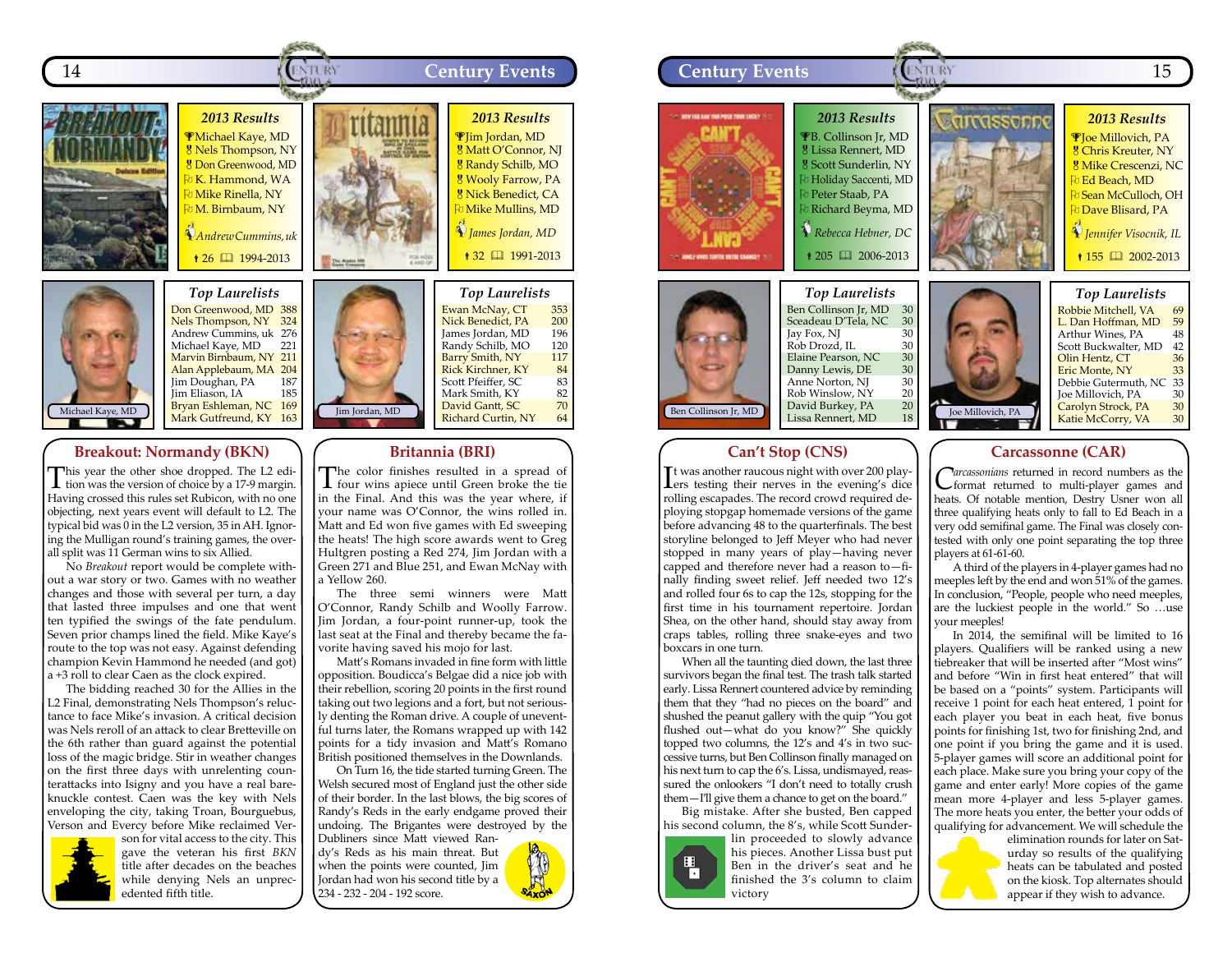



## **Circus Maximus (CMS)**

**Frank Sinigaglio, NJ** 152<br>Steve Katz, VA 144 Steve Katz, VA 144<br>Tom Saal, MI 120 Tom Saal, MI

Anthony Musella, VA 117 Angela Collinson, MD 116 Scott Sirianna, NY 97<br>John Tighe, Jr, NJ 84<br>Bill Beckman, SC 72 John Tighe, Jr, NJ 11 Beckman, SC 72<br>Michael Lind, VA 60

The Colosseum was full this year …a little too full ...as 98 charioteers tried their luck on the arena sand. That resulted in 17 chariots qualifying for the Final thanks to an SRO opening heat with 64 players. While that kind of cavalry charge may look good in the movies, it makes for an awfully long game as our finalists discovered to their dismay in a seven-hour endurance test made longer by some controversial foot dragging at the end. As a consequence, *CMS* will cut back to two heats next year—its smallest racing card ever—in an attempt to reduce the number of finalists.

13 heavies, two mediums and a pair of lights contested the Final. Nine horses were killed outright. One chariot lost a right of way argument with the wall while three others flipped when their wheels collapsed. In a spectacular blend of skill and ineptitude, two-time champion Josh Githens avoided swerving into the wall by taking a wound. However, the resulting critical hit entangled him in his whip and dragged him out of the chariot.

On Turn 8, Jason Levine switched gears and began positioning himself for sixth place instead of first, blatantly seeking Sandman status over an earlier end to the race. That left clear sailing for Angela Collinson to win her second circus, besting her mother by eight spaces, and thus



ending the longest Final ever. The stewards immediately convened the racing board to debate the outcome.



#### **Combat Commander (CBC)**

 $20^{13}$  found us again in Conestoga II but emcampaign there. This year the theme of "The Great Campaign" featured scenarios from the start of the war. Subsequent tournaments will advance the calendar by a year until the entire war has been played. The tournament again used a Swiss-Elim format with four rounds advancing four players to single elimination.

Two thirds of the entrants lasted three or more rounds. The scenarios were Round 1-*Blitzkrieg Unleashed* (Germans vs Poles); Round 2-*Codes in the Sunrise* (Brits vs German); Round 3-*Signals in the Snow* (Russians vs Finns); Round 4-*Sturmgruppe Beton* (Belgians vs German).

The semifinal scenario was *Thrust in the Dust*  with the French winning one and the Germans the other. Peter Gurneau kept his title defense alive by besting Martin Sample while Tony Raimo topped Bill Edwards to reach his first Final.

Peter opted to return to *Blitzkrieg Unleashed* for the Final and Tony chose the defending Poles. This seemed to be the smart play as the Poles were the victors in 66% of the Round 1games. However, the Germans used Peter's experience from the 2012 Final to gain an early advantage by eliminating Tony's key leader. Peter was so successful in the early stages that he was able to

score several of his units for Exit VPs and then withstood a furious Polish comeback to become the first back-to-back WBC *CBC* champion.





## **Commands & Colors Ancients (CCA)**

The 8th rendition of our tournament contin-ued the pod system with each player playing three games in their 4-man group in the *Cannae* scenario. The best record in each group advanced and runners-up filled the remaining slots. Victory banners were bid for side selection. Carthage enjoyed a 39-15 advantage with Rome managing a split in only one pod. Every other group went either 4-2 or 5-1 for Carthage. It appears players have solved this one so it will be replaced next year. Round 2 formed four new pods. The battle was *Caralis* from C3i. Only the winner of each pod would advance to the semis. This time, the four pods split with Carthage going 3-3, 2-2, 4-2, and 6-0.

The semifinals were conducted as double matches, playing both sides against the same opponent. The battle was *Gabiene*. In one pairing, two-time champ Bill O'Neal faced the Pei-Killer, Riku Riekkinen; could the mighty Finn do it in another event? Not this time …Bill won the first game 7-2 as Antigonus and Riku conceded when Bill scored his third banner in the re-match. In the other battle, 2009 champ Rick Young engaged Peter Eldridge. Antigonus was victorious twice with Peter edging Rick 6-5 on banners as Eumene. The Final battle was *Edessa*. Bill won the first

game as the Persians 6-2. Peter conceded when Bill tied the second match 3-3. Bill thus became our first Boardmaster,  $C$   $\overline{A}$ having missed laurels only once in eight years.

**C&C Napoleonics (CCN)**

There were ten mulligan round games<br>played, with most of the non-winners A. playing a second game. This seemed to provide a good balance between a "one and done" format and a tournament that tended to run too long, so the format will return next year. The mulligan, first, and second round all used the *Rolica* battle (French First Position) from the base set. Overall, the French won 16 of the 22 battles, whereas they had only won 15 of 28 battles in 2012. The average scores were 5-2.36 for all battles regardless of victor, with 5-3 being the most common. Although the French seemed to have a statistical edge, British victories of 5-0, 5-1, and 5-2 were recorded.

The semifinals used the *Czarnowo* scenario, requiring us to bring out the Russian expansion to *C&C: Napoleonics*. In the first game Chuck Stapp's Russians stomped on Thomas Lee's French 7 banners to 3, but in the second *semi*, the opposite occurred with Mikko Raimi's French crushing John Kirk's Russians, 7-2. Perhaps it was something about the Russians that brought out the best in the Finn?

At this point, Mikko and Chuck had each completed five games in a row and fatigue was setting in. It was getting late, but Bennigsen and Napoleon

wanted one last effort. Finally, on the *Eylau Plateau*, Chuck Stapp, last year's runner-up, would not be denied a second time and followed in his son's footsteps—taking home a WBC shield all his own.

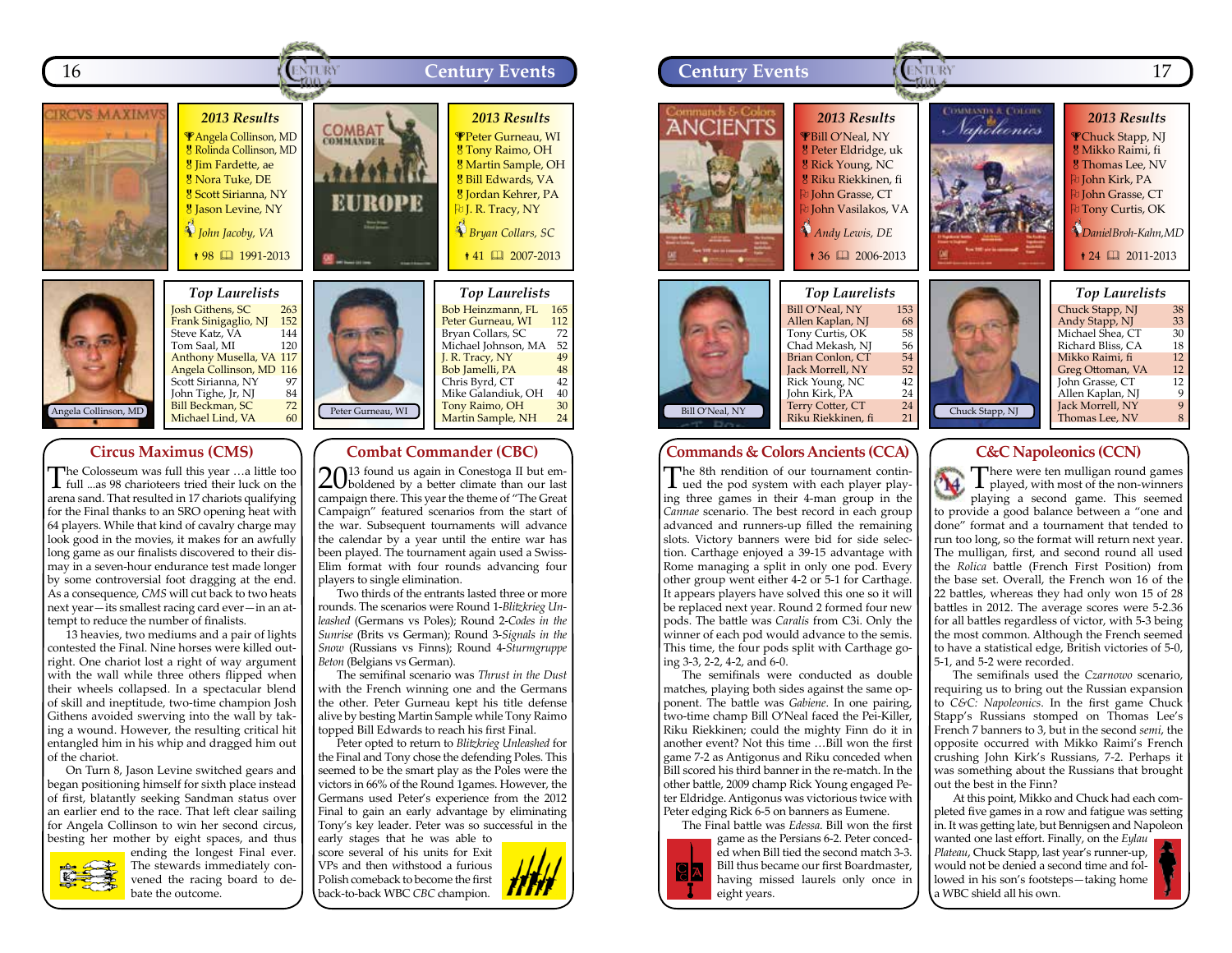

Andy Bartalone, MD 60<br>**Alvaro Ugaz, VA** 60 Alvaro Ugaz, VA 60<br>Simon Bouton, uk 60 **Simon Bouton, uk 60**<br>Nick Palmer, uk 56 Nick Palmer, uk 56<br>Rick Desper, MD 56<br>Tom Kobrin, NC 48 Rick Desper, MD Tom Kobrin, NC  $18$ <br>Ric Manns. IN  $18$ Ric Manns, IN

## **Diplomacy (DIP)**

**M**att Calkins had a clear lead, but the scourge of every *Diplomacy* tournament, an uneven number of players, caused him to sit out the last round. On the first board, Robbie Mitchell (Austria) challenged Christian Pedone (Germany) and Jason O'Donnell (Russia) for an opportunity to knock Matt from the top spot. Eventually, O'Donnell's Russia flipped the allies, and working with rising star Kevin Lewis (Italy) swung the board in their favor.

The other board saw shifting alliances and posturing common in a last round with honors at stake. Two early alliances formed: Austria-Italy and England-France. Both easily eliminated their targets. However, the real game began when the survivors began competing for Best Country awards. They could not afford a three-way tie and walk away winners. France was knocked out in 1908, but disagreement raged over who would top the board. A stalemate developed. As midnight approached, the discussion grew more agitated. Eventually, the Italian relented and offered England assistance since he only needed to wait out the clock. So it was in 1909, with the Fall turn beginning before the midnight deadline, David Rynkowski wrote the orders grabbing two additional centers and earning a solo victory. The Best



Country awards were: Austria - Evan Walter, England - David Rynkowski, France - John Stevens, Germany - Matt Calkins, Italy - Andrew Sherwood, Russia & Turkey - Jason O'Donnell.



The heats yielded 13 preliminary games again **L** but this year's smaller field required 4-player games. Kevin Emery emerged the sole double winner. John Emery (Insects), JR Geronimo and Robb Effinger (Arachnids) advanced with semifinal wins. The 6-player Final was completed with runners-up Geoff Entwistle, Tom McCorry, and Chris Shabsin. John deferred further play. The beneficiary of that withdrawal was his son, Kevin, who had missed the last spot by 1 point.

Dennis Mishler, GA 30<br>David Buchholz, MI 16 David Buchholz, MI 16<br>Geoffrey Entwistle, MD 12 Geoffrey Entwistle, MD 12<br>Lane Hess, PA 12 Lane Hess, PA

Chris Shabsin, MA 9<br>Tracey Casselberry. VT 9 Tracey Casselberry, VT 9

Tom and Kevin led the bidding with 5 for the Insects and Arachnids. Geoffrey and JR bid 2 for the Reptiles and Mammals, leaving Chris and Robb with the Birds and Amphibians. The Turn 1 Scoring Cards contained *Catastrophe*, *Blight*, and *Predator* among the first five cards. The end result was predictable with 18 extinctions in one turn. Tom blighted the desert, and Kevin triggered the *Catastrophe* on the Mountain, setting JR and Geoff back. Chris and IR had speciated, and they footed most of the butcher's bill, losing 13 of the 18 casualties. Geoff was reduced to one lonely reptile clinging to a foothold in the Savannah.

After Turn 6's grab of the vacant Tundra, Kevin played defense for the *Survival* card and scored another 21 points to salt away his win. He made the most of his opportunities—starting with a paternal assist in the form of a schedule conflict that allowed him a second bite at the apple and proved

a fortunate development for the Emery trophy wall.



## **Dominion (DOM)**

Ceven coppers ...plus three estates ...times 119  $\sum$  players ...carry the 4 ... let's just say lots of people tried to turn *Dominion* Copper into WBC Gold. Or wood.

The base game preliminaries advanced 38 to a more *intriguing* and *prosperous* quarterfinal, ultimately passing 16 to the semifinals. Scores in Game 1 were tight, while Game 2 sent some VP tallies soaring into the 60s while others *tortured* their opponents. Ben Scholl's 18-VP win by the former route earned him 10 advancement points (AP) but not enough to enter the Final Four; finishing sixth overall. Elsewhere, defending champ Chad Weaver's two runner-up finishes also netted 10 AP, earning fifth place laurels.

*Cornucopia* and *Hinterlands* made their debuts in the Final, and Mark Giddings took a *tunnel* (or four) to victory in Game 1, followed by Brandon Bernard and Thomas Tu. In Game 2, Patrick Richardson played it safe facing eight different Attack cards; but passing up early Provinces hurt and ultimately left him in fourth place. Giddings couldn't nab a Colony nor the win in Game 2, giving him third. It was Bernard who broke the seal on the big VP cards, nabbing the first Province in his 13th turn. Tu remained Provinceless until Turn 15, but finished strong with final purchases of three Provinces, a Colony, and a Duchy to win with 30 VP.



That left Tu and Bernard tied in AP after both games, but Bernard's twogame total score topped Tu's by a single point to give him the title.

#### **Dune (DUN)**

The Emperor, normally a mid-tier faction, led<br>the way with a 73% win rate, second only to 2008's BG at 75%. Taken year by year, there is quite a variance in faction performance. From first to worst appears to be a frequent result. However, some distinctive trends have emerged. The overall average win rates (taking into account wins of all types) show some disparities. The Harkonnen, Emperor, Guild, and Atreides are not that far apart statistically (ranging from 36 - 41%. But the BG appear to have a significant advantage (49%), and the Fremen, despite our addition of the "free full-strength combat in desert" house rule, seem at an obvious disadvantage (21%).

Eighth grader Rachael Day at her first WBC waded into the shark-infested waters to win all three heats. She took on the full gauntlet of veterans including four former champions and managed to negotiate alliance wins as the Emperor (twice) while also registering the only Atreides win of the week. Best Faction plaques were awarded to Rachael for both Atreides and Emperor; Michael Day, BG; Matt Fagan, Fremen; Phil Barcafer, Guild; and Wray Ferrell, Harkonnen.

The Final pit six players with parts of two or more wins each. On Turn 10, with the time limit fast approaching, Bill Dyer's Fremen were able

to take and hold three strongholds (including the house-rule Shield Wall), combined with the one held by their Emperor ally to make Bill a Boardmaster.